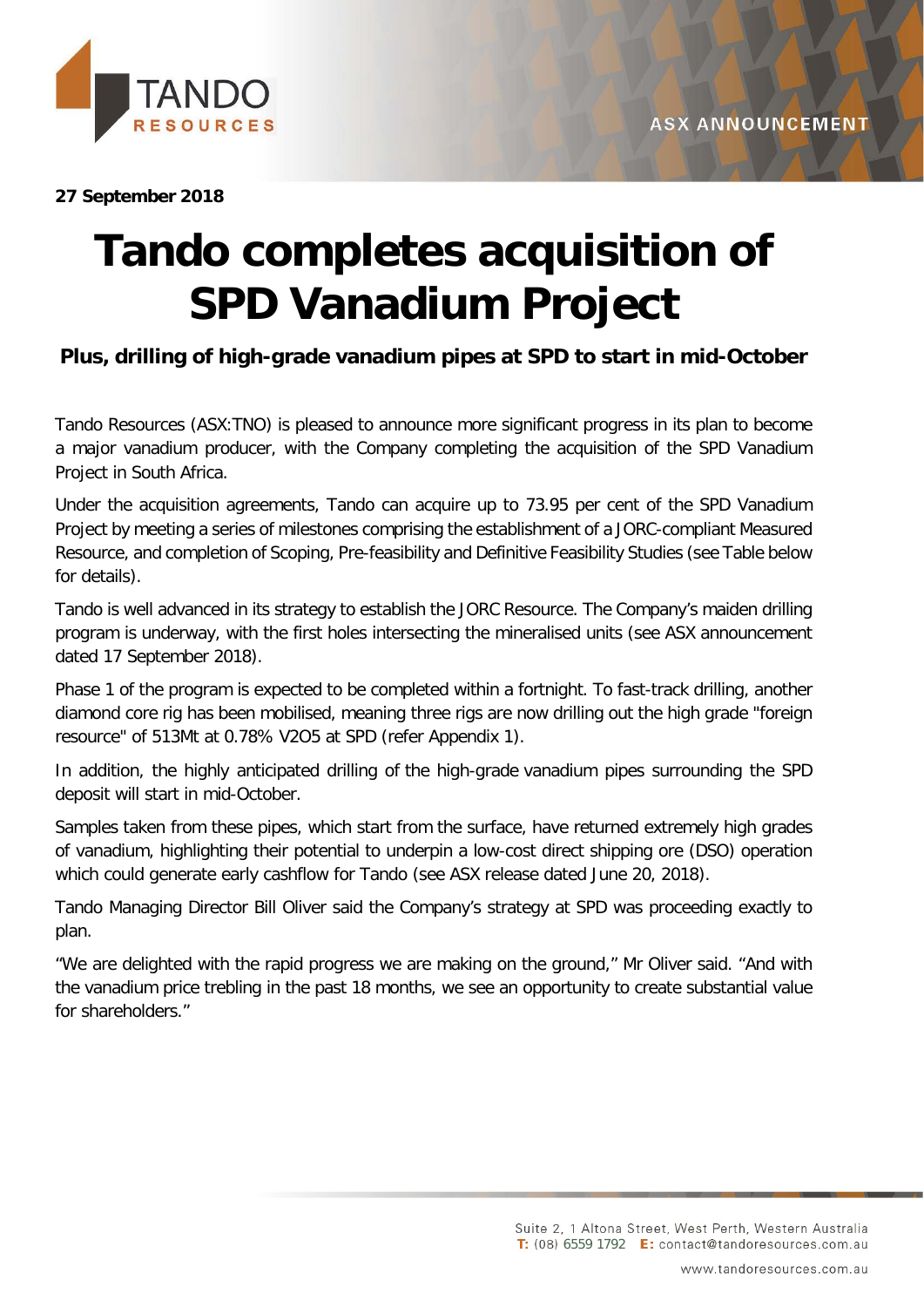

|                                                                         | <b>Milestone 1:</b><br><b>Satisfaction of</b><br><b>Conditions</b><br><b>Precedent</b><br>/Completion | <b>Milestone 2:</b><br><b>Measured</b><br><b>Resource</b> | <b>Milestone 3:</b><br><b>Scoping Study</b> | <b>Milestone 4:</b><br><b>Pre-Feasibility</b><br><b>Study</b> | Milestone 5:<br><b>Definitive</b><br><b>Feasibility</b><br><b>Study</b> |
|-------------------------------------------------------------------------|-------------------------------------------------------------------------------------------------------|-----------------------------------------------------------|---------------------------------------------|---------------------------------------------------------------|-------------------------------------------------------------------------|
| No. of<br><b>Consideration</b><br>Shares to be<br><b>issued</b>         | 25,756,503<br>(issued 26<br>September<br>2018)                                                        | 28,528,502                                                | 19,635,002                                  | 4,460,003                                                     | 30,261,006                                                              |
| No. of<br><b>Consideration</b><br><b>Options to be</b><br><b>issued</b> |                                                                                                       |                                                           |                                             | 32,340,001                                                    | 20,559,006                                                              |
| No of<br><b>Transaction</b><br><b>Options to be</b><br>issued           | 32,430,001<br>(issued 26<br>September<br>2018)                                                        |                                                           |                                             |                                                               |                                                                         |
| <b>Tando Interest in</b><br><b>SPD Vanadium</b><br>Project              | 24.26%                                                                                                | 27.79%                                                    | 36.98%                                      | 51.77%                                                        | 73.95%                                                                  |

Note: Refer Appendix 2 for definition of the terms used in this table

Tando is pleased to advise that with Completion achieved, the Board has confirmed Mr Oliver as Managing Director going forward. Given the significant transition which has resulted from the SPD acquisition, Mr Oliver's salary has been increased to \$240,000p.a. in line with the expanded responsibilities and greater demands placed on him.

**For and on behalf of the board:** Mauro Piccini Company Secretary

#### **Media**

For further information, please contact: Paul Armstrong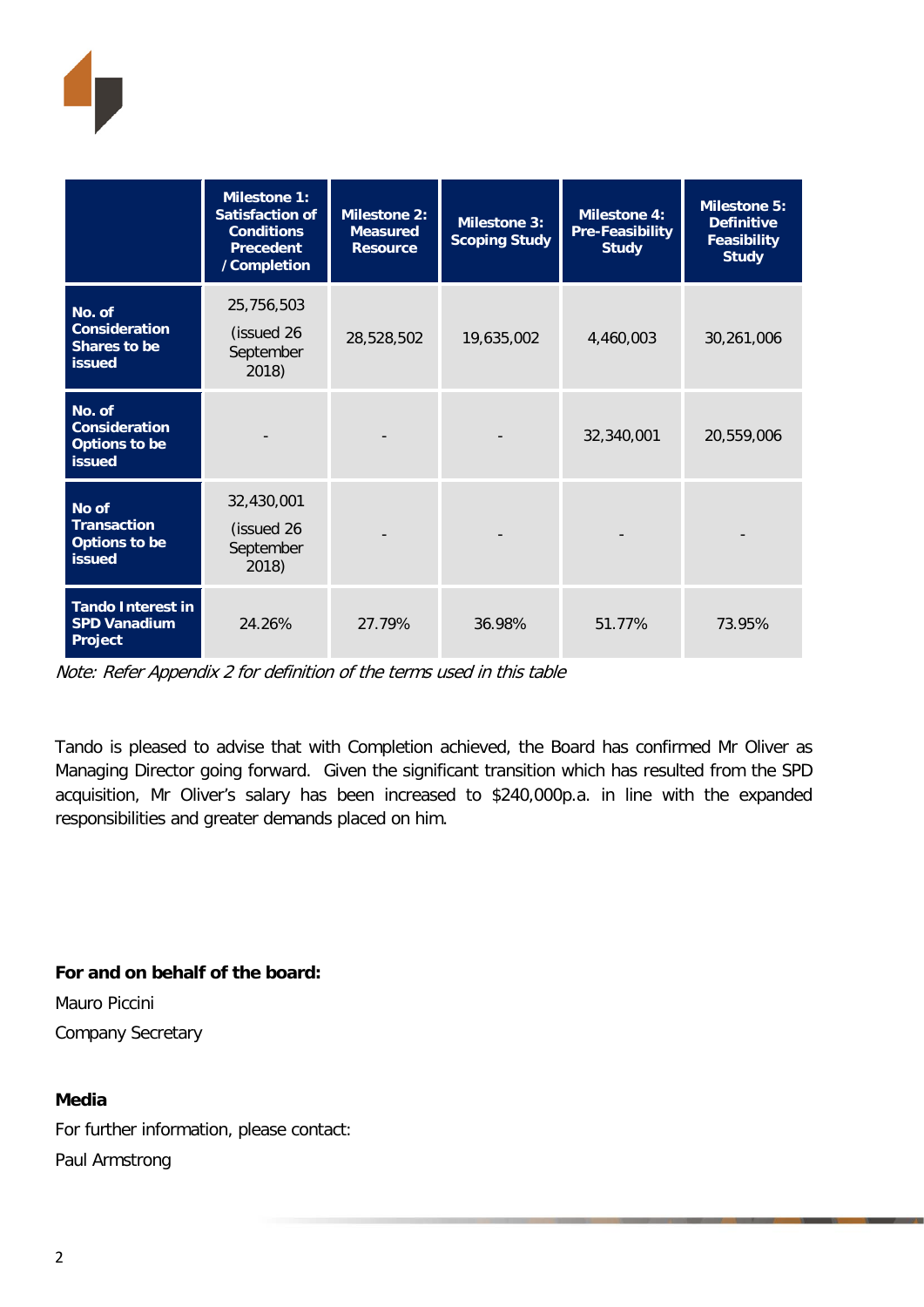

Read Corporate +61 8 9388 1474

#### **Disclaimer**

Some of the statements appearing in this announcement may be in the nature of forward looking statements. You should be aware that such statements are only predictions and are subject to inherent risks and uncertainties. Those risks and uncertainties include factors and risks specific to the industries in which Tando operates and proposes to operate as well as general economic conditions, prevailing exchange rates and interest rates and conditions in the financial markets, among other things. Actual events or results may differ materially from the events or results expressed or implied in any forward looking statement. No forward looking statement is a guarantee or representation as to future performance or any other future matters, which will be influenced by a number of factors and subject to various uncertainties and contingencies, many of which will be outside Tando's control.

Tando does not undertake any obligation to update publicly or release any revisions to these forward looking statements to reflect events or circumstances after today's date or to reflect the occurrence of unanticipated events. No representation or warranty, express or implied, is made as to the fairness, accuracy, completeness or correctness of the information, opinions or conclusions contained in this announcement. To the maximum extent permitted by law, none of Tando, its Directors, employees, advisors or agents, nor any other person, accepts any liability for any loss arising from the use of the information contained in this announcement. You are cautioned not to place undue reliance on any forward looking statement. The forward looking statements in this announcement reflect views held only as at the date of this announcement.

This announcement is not an offer, invitation or recommendation to subscribe for, or purchase securities by Tando. Nor does this announcement constitute investment or financial product advice (nor tax, accounting or legal advice) and is not intended to be used for the basis of making an investment decision. Investors should obtain their own advice before making any investment decision.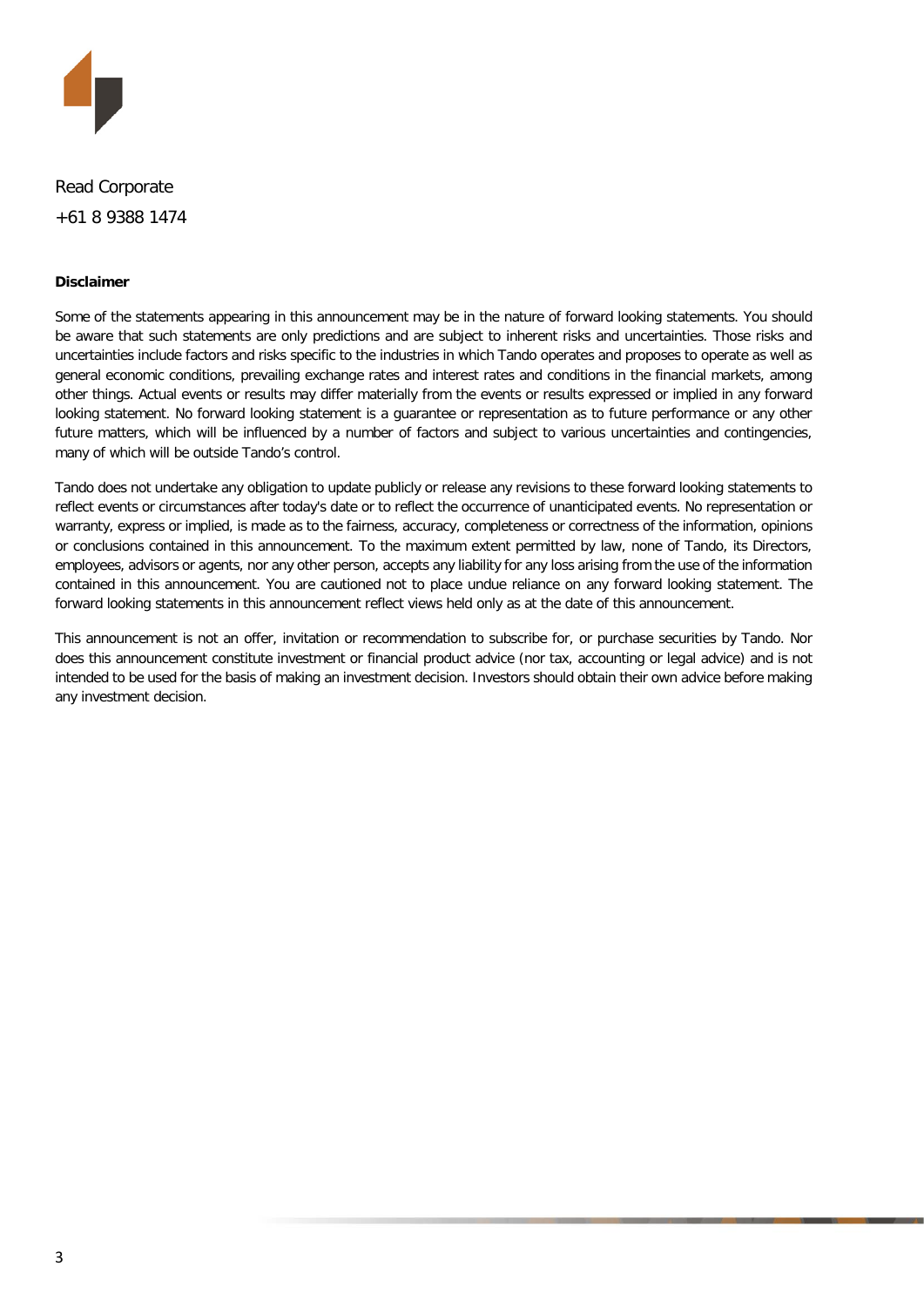

#### **APPENDIX 1.**

The resource for the SPD Vanadium Project as shown in Table 1 was estimated by GEMECS Pty Ltd based on all available drilling data in accordance with the SAMREC Code (2007) and is therefore a "qualifying foreign resource estimate" as defined in the ASX Listing Rules (further detail below and in the ASX Announcement of 22 March 2018). The resource was classed as inferred under the SAMREC Code. Bill Oliver, Managing Director of Tando, is acting as the Competent Person and has reviewed reports and data compiled and used in the resource estimation. The authors of the report on the 2010 exploration activities and resource estimate have confirmed that there are no material changes to the resource or underlying data since the date of the report (June 2010), and that the information presented here is consistent with the data it reported.

| <b>Reef</b>                 | Avge<br><b>Thicknes</b><br>S<br>(m) | <b>Tonnes</b><br>(Mt) | <b>Whole</b><br><b>Rock</b><br>$V_2O_5%$ | $Mt\%$ | <b>Magneti</b><br>te<br><b>Tonnes</b> | $V_2O_5%$<br>in<br><b>Magnetit</b><br>e |
|-----------------------------|-------------------------------------|-----------------------|------------------------------------------|--------|---------------------------------------|-----------------------------------------|
| <b>Upper Layer</b>          | 24                                  | 184.2                 | 0.73                                     | 42.4   | 78.1                                  | 1.99                                    |
| <b>Lower Layer</b>          | 22                                  | 329.1                 | 0.81                                     | 41.6   | 136.0                                 | 2.20                                    |
| Averages &<br><b>Totals</b> | 23                                  | 513.3                 | 0.78                                     | 41.9   | 215.0                                 | 2.09                                    |

Table 1. SPD Vanadium Project resource (classed as inferred under the SAMREC Code).

**Table 1 Notes**: While this foreign resource is not reported in compliance with the 2012 Edition of the Australasian Code for Reporting of Exploration Results, Mineral Resources and Ore Reserves (**JORC Code**), it is the Company's opinion (and the opinion of the Competent Person for this document), that the data quality and validation criteria, as well as the resource methodology and check procedures, are reliable and consistent with criteria as defined by the JORC Code. All tabulated data has been rounded to one decimal place for tonnage and two decimal places for grades.  $%V<sub>2</sub>O<sub>5</sub>$  is derived from XRF analysis by multiplying %V by 1.785.

The resource for the SPD Vanadium Project is based on two phases of drilling detailed in the ASX Announcement of 22 March 2018 (also refer Figure 1). Initial exploration by Vantech in 1997 comprised 16 diamond core drill holes for 1051.6m as well as detailed geological mapping. Exploration by VanRes comprised 23 RC drillholes for 1,073m and 2 diamond core drillholes for 278m drilled in 2010. Best whole-rock drilling results from the SPD Vanadium Project include:

- 9m at 1.34%  $V_2O_5 + 10.5%$  TiO<sub>2</sub> from 9m (SFR019)
- **13m at 1.13% V<sub>2</sub>O<sub>5</sub> + 7.43% TiO<sub>2</sub> from 10m (SFR017)**
- **14m at 1.08% V<sub>2</sub>O<sub>5</sub> + 7.07% TiO<sub>2</sub> from 9m (SFR013)**
- 20m at 0.96%  $V_2O_5 + 8.35\%$  TiO<sub>2</sub> from 11m (SFR011)
- **15m at 0.92% V<sub>2</sub>O<sub>5</sub> + 6.44% TiO<sub>2</sub> from 8m (SFR018)**
- 12.2m at 0.90%  $V_2O_5$  from 127.2m & 26.9m at 0.80%  $V_2O_5$  from 43.1m (SFDD001)

Drill samples were passed through a Davis Tube to obtain a magnetic concentrate. Vanadium and titanium content analyses in the concentrate are very consistent, **averaging 2% V<sub>2</sub>O<sub>5</sub> and 13% TiO**<sub>2</sub> (ASX Announcement 22 March 2018).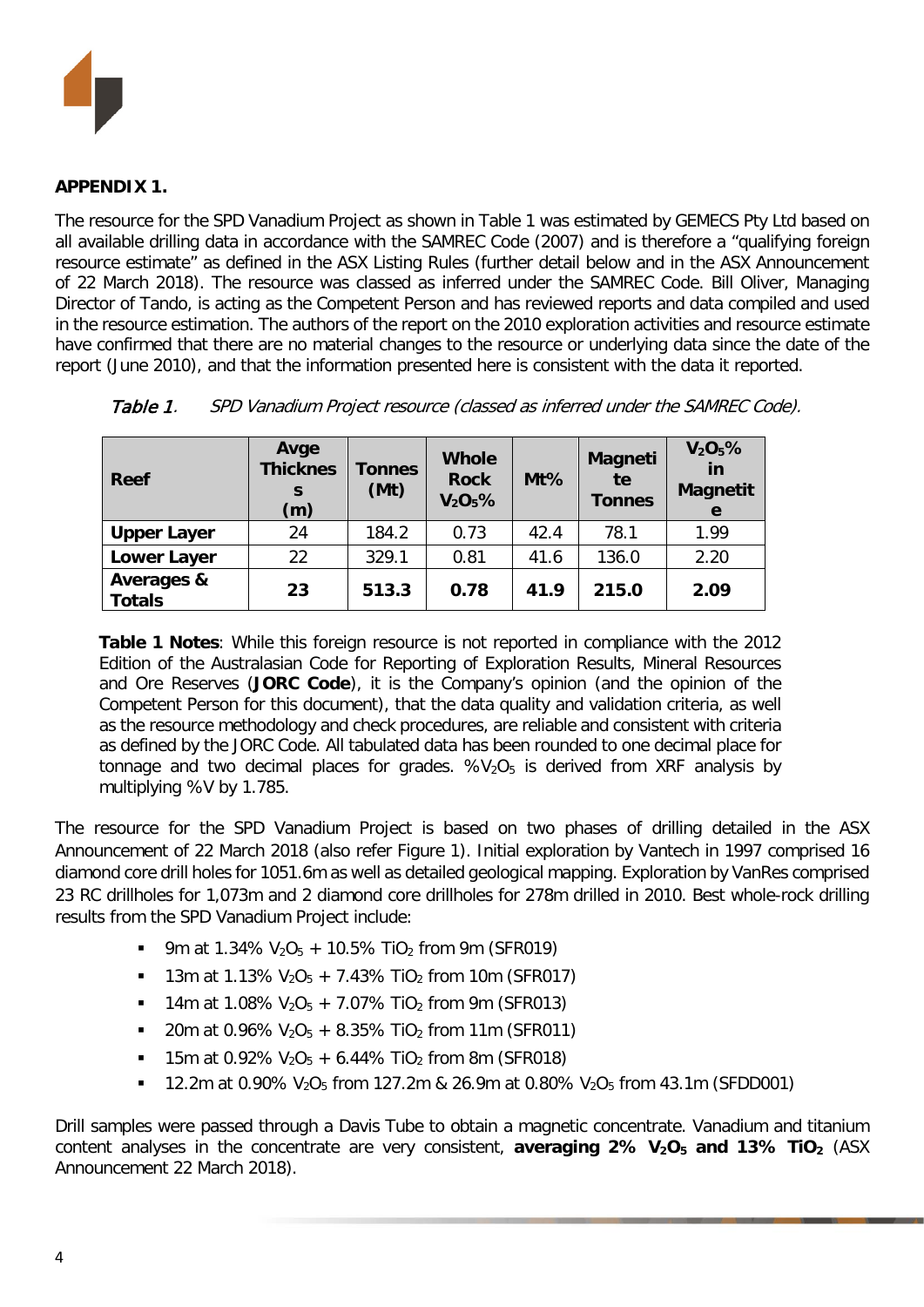

The Competent Person has not yet completed sufficient review on the qualifying foreign resource estimate to classify it in accordance with the JORC Code at this time and consequently it is uncertain that, following evaluation and/or further exploration work that the qualifying foreign resource estimate will be able to be reported as a Mineral Resource in accordance with the JORC Code. As detailed in this announcement the Company plans to implement a drilling programme to establish a Mineral Resource and, provided results are consistent with previous drilling, carry out further drilling aimed at increasing the confidence in the Mineral Resource.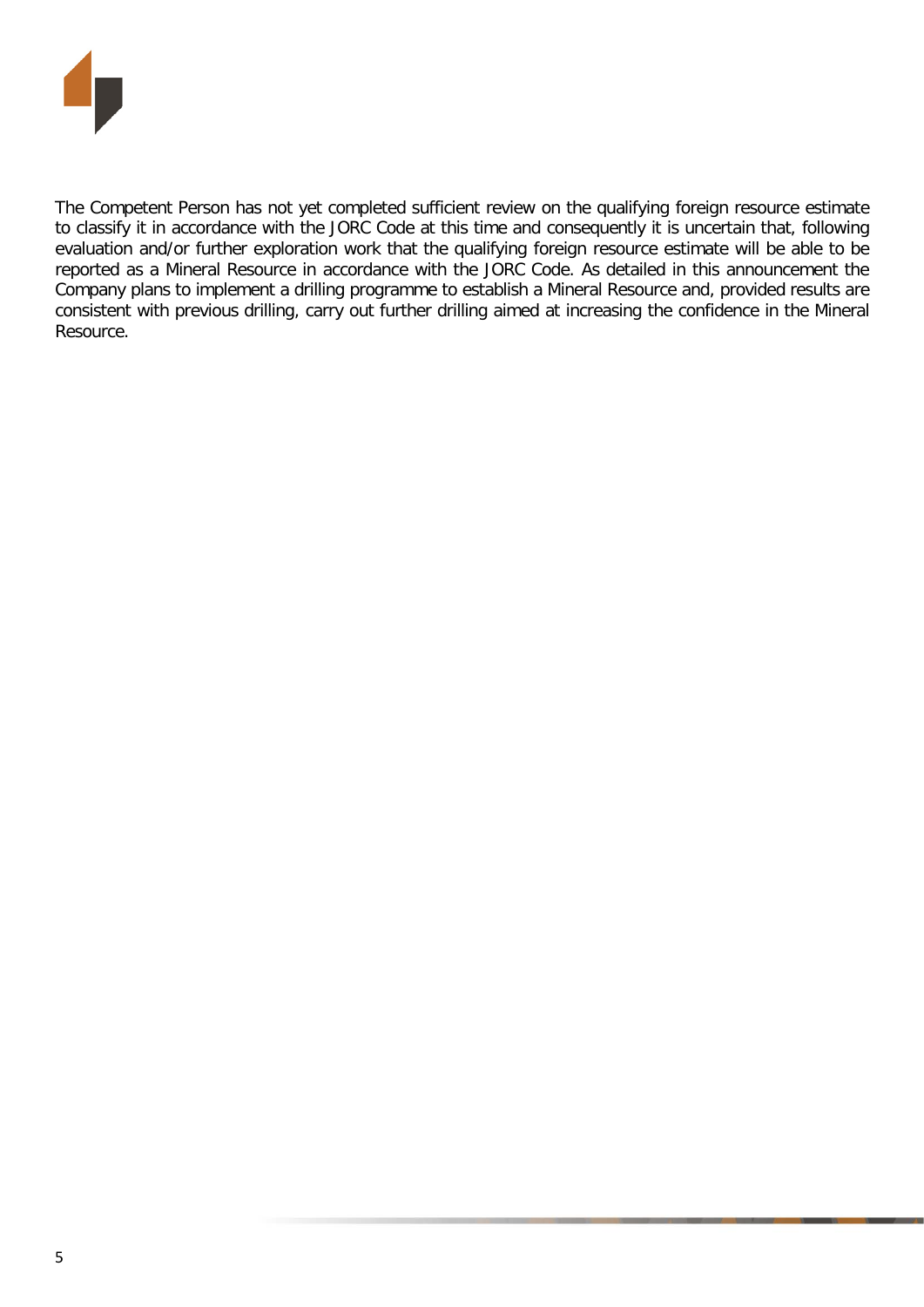

#### **Appendix 2**

#### **Milestones**

The Consideration Shares, Consideration Options and Transaction Options will be issued progressively upon satisfaction of the milestones set out below:

- (a) **Milestone 1**: satisfaction of all conditions precedent to the Acquisition Agreements. This has been achieved and the consideration issued:
- (b) **Milestone 2**: achievement of a **Measured Resource** (as defined in the JORC Code (2012 Edition)) of at least 75 million tonnes at least 0.78%  $V_2O_5$  and/or 1.8%  $V_2O_5$  in magnetic concentrate post high and low magnetic separation within 24 months from the date of the Acquisition Agreements;
- (c) **Milestone 3**: completion of a **Scoping Study** (as defined in the JORC Code (2012 Edition)) within 36 months from the date of the Acquisition Agreements, which contains a positive conclusion as to VanRes' capacity to develop the project as a commercial enterprise;
- (d) **Milestone 4**: completion of a **Pre-Feasibility Study** (as defined in the JORC Code (2012 Edition)) within 48 months from the date of the Acquisition Agreements, which contains a positive conclusion as to VanRes' capacity to develop the project as a commercial enterprise; and
- (e) **Milestone 5**: completion of a **Definitive Feasibility Study** (as defined in the JORC Code (2012 Edition)) within 60 months from the date of the Acquisition Agreements, which contains a positive conclusion as to VanRes' capacity to develop the project as a commercial enterprise,

**Consideration Options** have a nil exercise price and are exercisable on or before 26 September 2023

**Transaction Options** are exercisable at 10.8c on or before 26 September 2021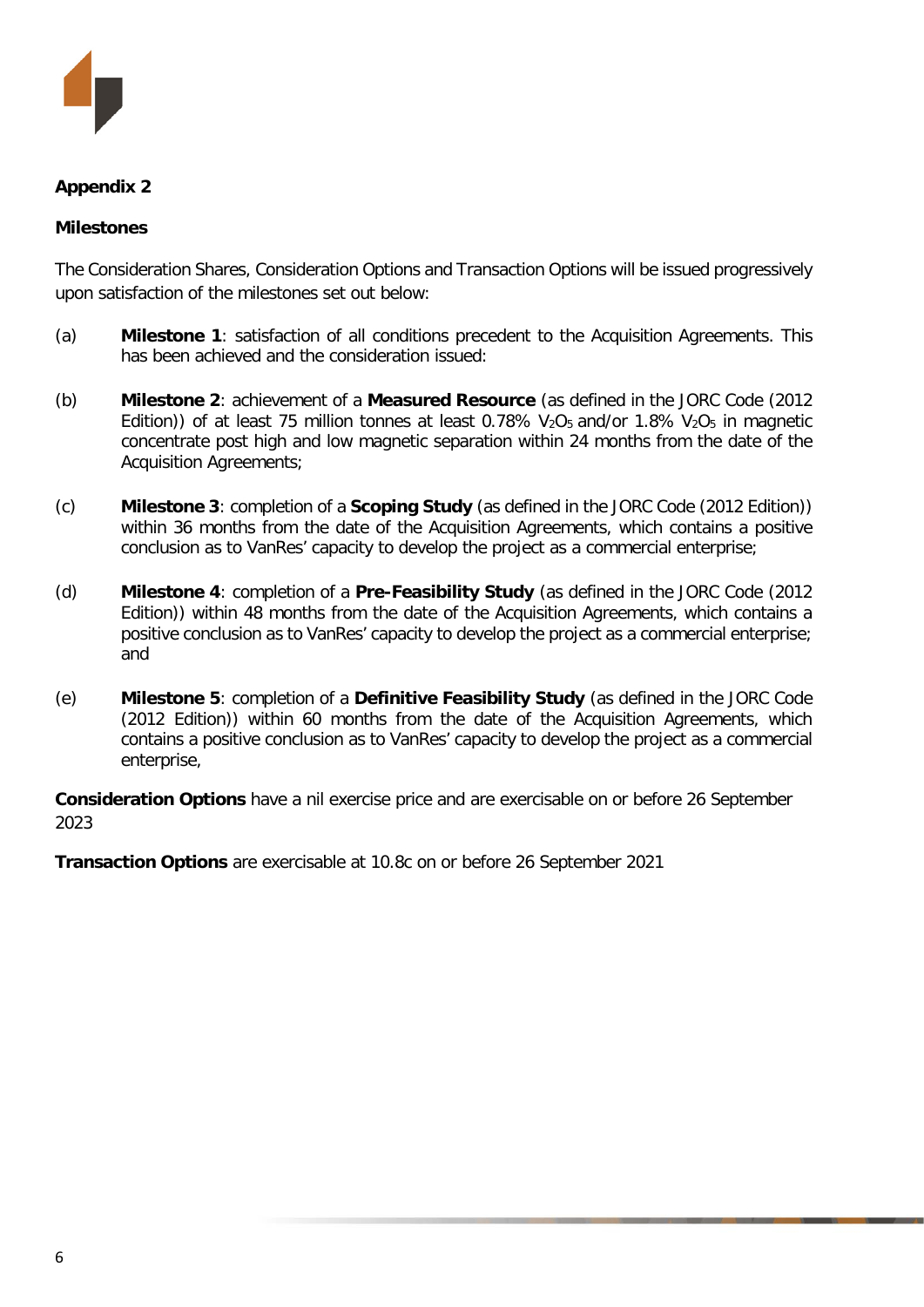

### **Appendix 3**

#### **Background on the SPD Vanadium Project**

Global vanadium projects are summarised in Figure 3. Currently approximately 85% of the world's vanadium is produced in China, Russia and South Africa. The SPD Vanadium Project is located in one of these producing regions and has the potential to be globally significant based on its tonnage and grade in concentrate (Figure 1).



Figure 1. Global vanadium projects categorised by resource grade and grade in concentrate. Label states concentrate grade based on reported testwork. Bubble size denotes tonnage. Tonnes and grade based on reported total resources, due to different host exchanges these are reported under differing reporting regimes (JORC, 43-101 or SAMREC). Source: Company websites, ASX / TSX / LSE announcements.

The SPD Vanadium Project is located in a similar geological setting to the mining operations of Rhovan (Glencore), Vametco (Bushveld Minerals) and Mapochs (International Resources Ltd) in the Gauteng and Limpopo provinces of South Africa (Figure 2). Both the Rhovan and Vametco processing plants include refining to generate products used in the global steel making industry and aim to develop downstream processing to produce materials used in the battery market. The SPD Vanadium Project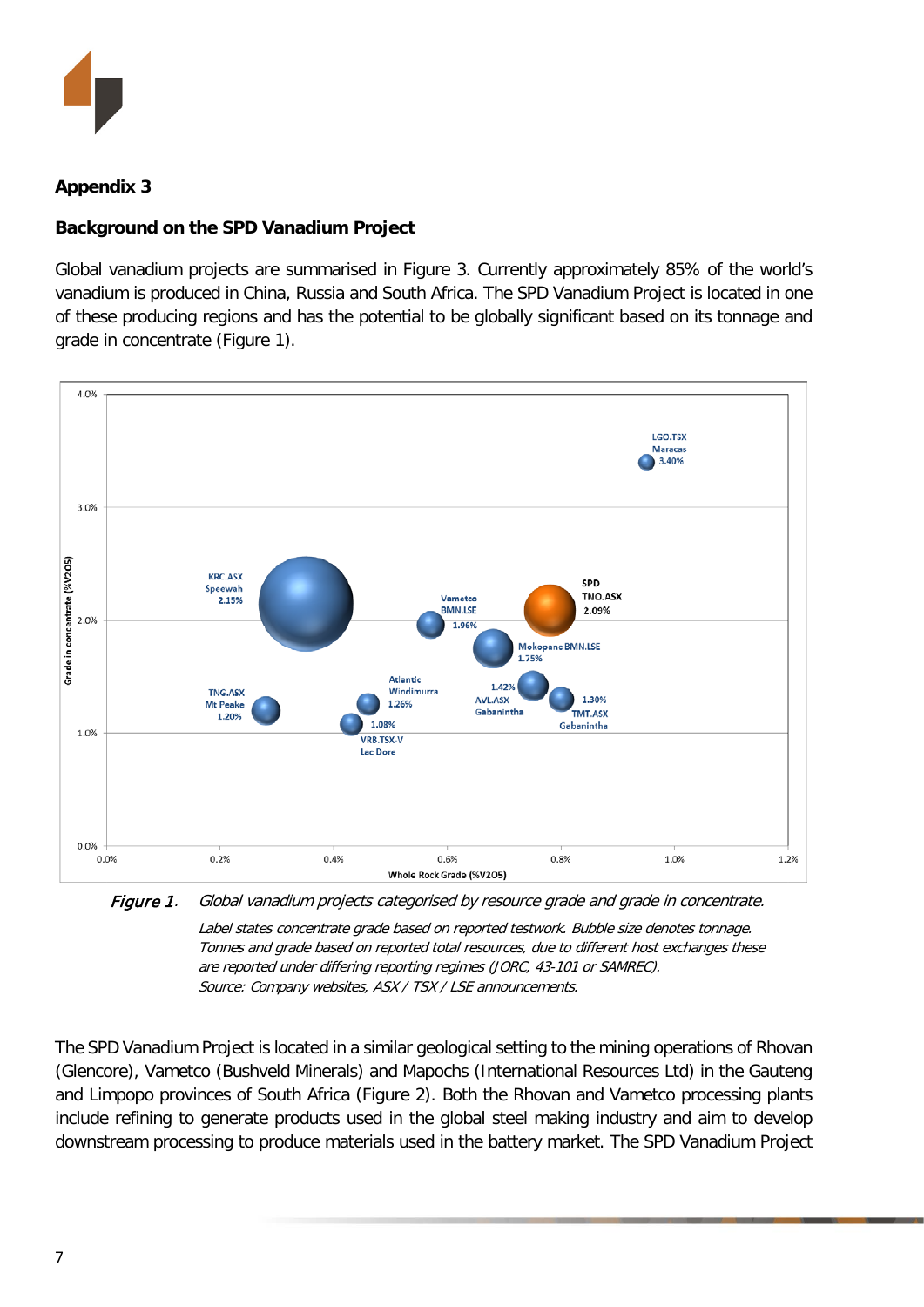

is located only 30km from the currently dormant Mapochs mine which has a processing plant and railway infrastructure.



Figure 2. Location of the SPD Vanadium Project and other vanadium deposits in the Bushveld Igneous Complex.

The region around the SPD Vanadium Project contains critical infrastructure such as:

- High voltage power lines and sub stations operated by the state provider ESKOM,
- Water resources including the De Hoop Dam 15km south of the project,
- Rail links,
- Sealed roads around the project area,
- Mining service companies and support business in the immediate area,
- Available skilled workforce within the local community and the region.

The SPD Vanadium Project was discovered in the 1990's during a regional exploration campaign to find new supply for active vanadium operations including the Kennedy's Vale Mine. Vanadium mineralisation at the SPD Project is hosted in two vandiferous titanomagnetite layers. Initial exploration by Vantech in 1997 comprised 16 diamond core drill holes for 1051.6m as well as detailed geological mapping (ASX Announcement 22 March 2018).

VanRes held a prospecting right over the SPD Project from 2009 until 2015 when an application for a Mining Right was lodged. Exploration by VanRes comprised 23 RC drillholes for 1,073m and 2 diamond core drillholes for 278m drilled in 2010, culminating the estimation of a resource under the SAMREC Code (Table 1).